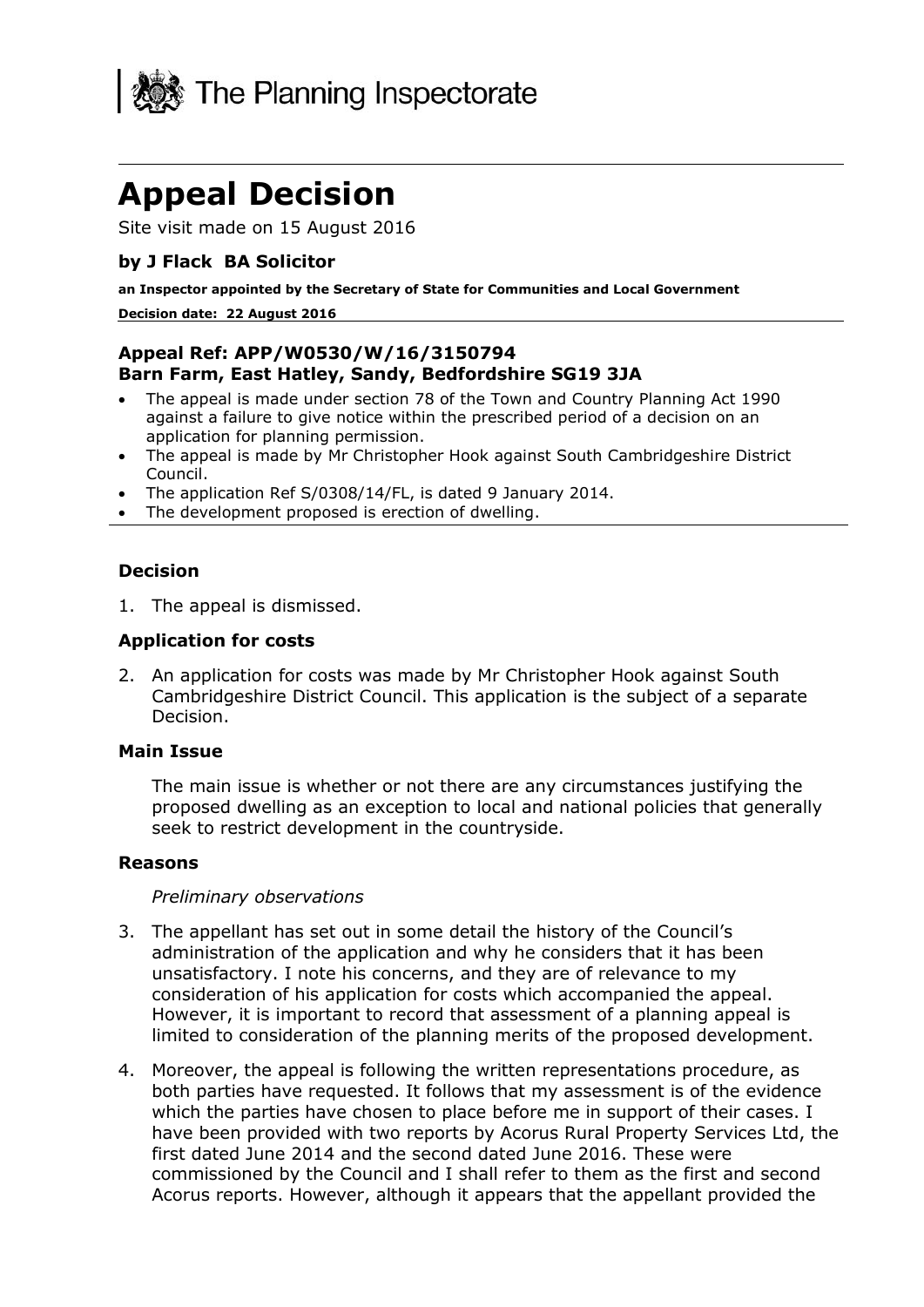Council with an appraisal of the need and justification for a dwelling and various business accounts, these documents are not before me.

*Site and planning policy context*

- 5. East Hatley is a very small settlement, consisting principally of a modest number of dwellings set along both sides of a single road. As this approaches its cul de sac end, development becomes much more sporadic. The immediate vicinity of the appeal site has a very rural character and a remote feel, marking the transition between the residential development and the expansive open countryside which begins a little distance beyond the site.
- 6. The Council refers to Policy DP/7 of the Development Control Policies<sup>1</sup>. This provides that outside village frameworks only development for agriculture and other uses which need to be located in the countryside will be permitted. The appellant refers to planning permissions for dwellings in the vicinity of the site which are outside the framework for East Hatley, but I have no information as to their circumstances, and there is no evidence which demonstrates that the framework has been redrawn so as to include the appeal site. Policy HG/9 provides that new permanent dwellings for agricultural or forestry purposes, or for a rural-based enterprise, will only be permitted where various criteria are met. These focus on agricultural enterprises, although paragraph 4 of the Policy provides for their application to dwellings connected to the keeping of horses where the scale of the business meet the tests of a rural enterprise. There is no suggestion that an existing dwelling has been sold off or separated, and according criterion e. is satisfied. Moreover, the terms of the Policy are such that a temporary dwelling may be permitted if all the criteria except b. are met, and I understand that the Council granted such a permission in 2010. However, this was several years ago, and is not indicative that criteria a., c., and d. would necessarily still be met.
- 7. Paragraph 55 of the National Planning Policy Framework is also of relevance to the proposal. The focus of this is on ensuring that rural housing is located where it will enhance or maintain the vitality of rural communities. There is no evidence before me of any services or facilities in the vicinity of the site which the proposed dwelling would support and be served by. Given also the rural character of the site's setting, I consider that although the proposed dwelling would be close to existing dwellings, it would nevertheless be a new isolated home in the countryside. Paragraph 55 states that local planning authorities should avoid such homes unless there are special circumstances such as the essential need for a rural worker to live permanently at or near their place of work in the countryside.
- 8. The Acorus reports and Policy HG/9 reference previous Government policy set out in Planning Policy Statement 7. This has been superseded by the Framework, and paragraph 55 does not define "essential need", nor specify any criteria by which it is to be assessed. However, this is a very demanding test. Any assessment of whether essential need exists will thus require a structured approach which takes all relevant considerations into account. For that reason, considerations of functional need and financial viability, although originating in PPS7, are of ongoing relevance, as is the question of whether alternatives exist. Moreover, the evidence before me is not indicative of any substantial

j <sup>1</sup> Development Control Policies DPD, adopted July 2007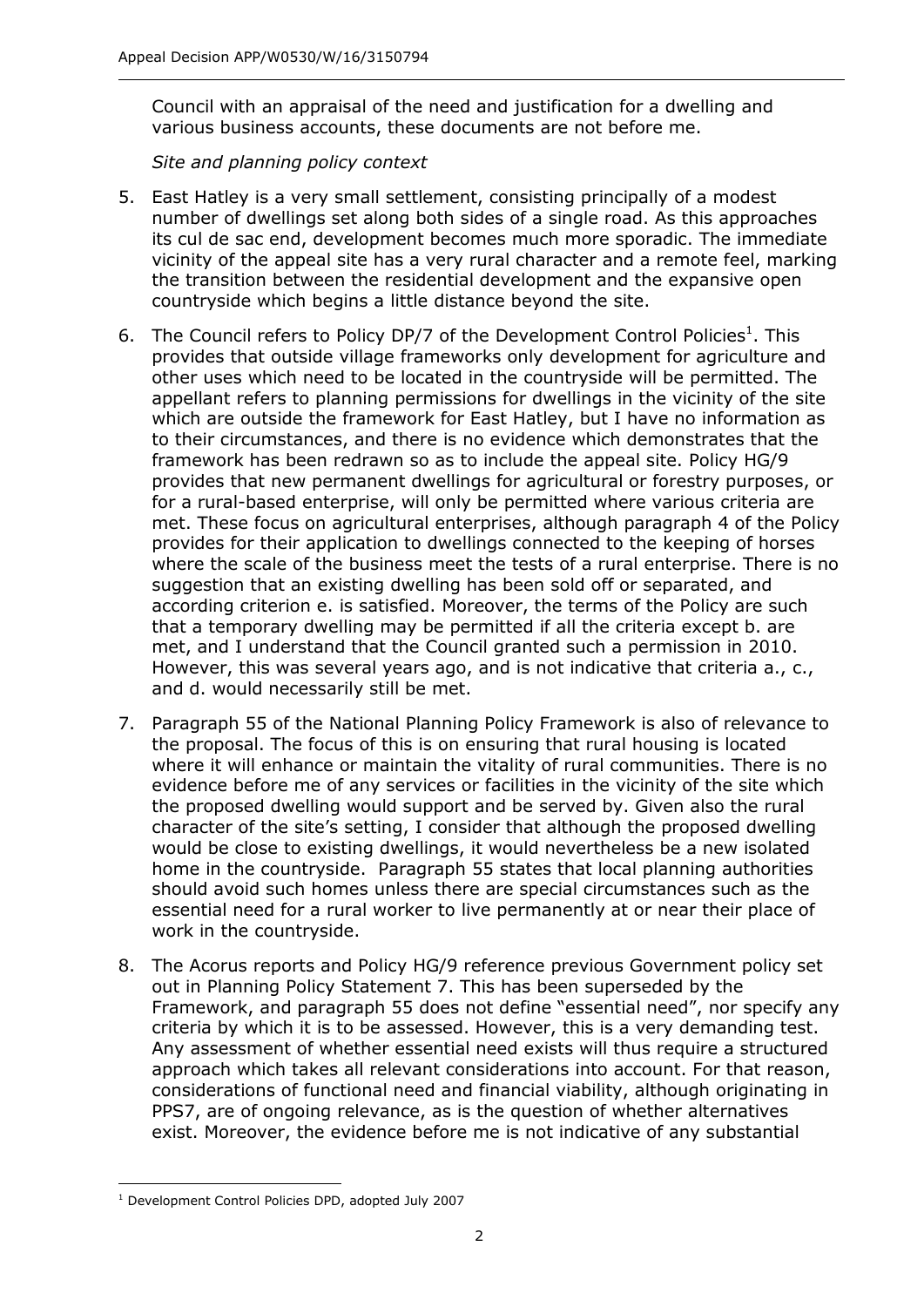conflict between the Framework and the provisions of Policies DP/7 and HG/9 in the context of the present appal proposal.

# *Need for the dwelling*

- 9. The appellant's land consists principally of a holding of 7.5 acres on the east side of the road. The appellant's caravan is located here, along with a number of agricultural buildings of various sizes. There is smaller holding of land and buildings on the opposite side of the road, amounting to 2.75 acres. The appellant has provided very little detailed information about the nature of the enterprise he operates. At the time of my visit, the principal enterprise appeared to be the keeping of chickens at various locations within the two holdings. I also saw a number of horses, most of which were stabled. Pigs, goats and geese are also kept, apparently in quite small numbers, and I also saw a small flock of sheep and a single alpaca.
- 10. The first Acorus report concluded that there would be a functional need for a dwelling if the business expanded as proposed. The second report concludes that there is a functional need for the dwelling assuming that stocking levels have remained unaltered since the first report, a matter which the report author was unable to assess as he had not carried out a site visit. I have done so, but I have no clear information as to what the stocking levels were at the time of the first report. Moreover, although clearly levels will fluctuate as stock is acquired and sold, the evidence before me does not demonstrate clearly whether stock levels have, overall, remained constant. Some of the animalrearing activities on the site are such as might well give rise to a need for a worker to be readily on hand. However, on the very limited evidence before me, I cannot be fully satisfied that the nature and scale of the activities comprised in the present enterprise continue to be such as to require a worker to live permanently at or near the site, or that criterion a. of Policy HG/9 is met.
- 11. However, even if such a functional need existed, in the context of a permanent dwelling it would still be necessary to examine whether that need was likely to persist into the future. A key consideration here is the financial robustness and viability of the business. This must be adequately demonstrated, in order to show that the justification for a permanent dwelling as an exception to planning policies is reasonably likely to endure. What needs to be shown is not merely that the enterprise is profitable, but that the profit is sufficient to fund a worker and the proposed dwelling and also that it is sustainable. That is reflected in criterion b. of Policy HG/9, which requires not only that the unit be established for three years and profitable in at least one of them, but also that it is financially sound and has a clear prospect of remaining so.
- 12. Profit amounts for various years are stated in the Acorus reports, but whilst the first report states that there was no reason why the profits could not expand further, this was from a very low profit base of £13,348 for 2013. The second report mentions profit in 2014 of £28,225, rising to £37,498 in 2015, and the report concluded that a profit of the latter amount would be sufficient to fund a worker and a dwelling. However, I have not been provided with the accounts, and so do not know whether they are formal audited accounts and what detail they provide. I note, however, that according to the second report, the latest accounts did not provide a breakdown of income from the various enterprises to show the derivation of the additional profit. At appeal, the appellant has not challenged this. Moreover, the second report states that no further information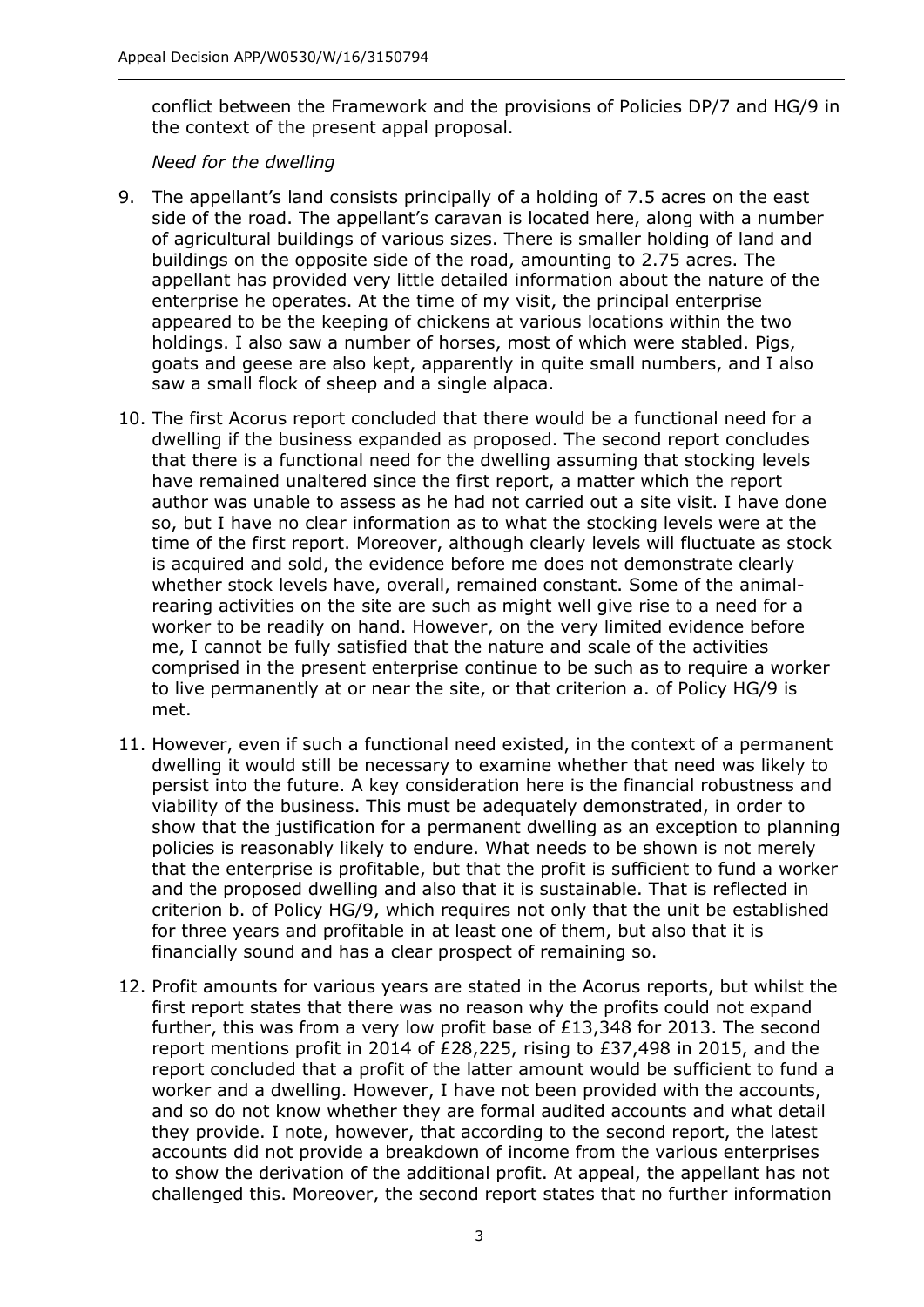was provided with the accounts to explain exactly how the increase has occurred, and the appellant has not provided any substantive evidence in answer to this.

- 13. In my view these are serious deficiencies. Whilst I have no reason to suppose that the business was not capable of some development, it is nevertheless a very modest enterprise undertaken on a limited holding, and the second Acorus report notes that due to the high stocking levels even in 2014 it would have been difficult to increase levels. Accordingly, such a substantial stated increase in profits requires a clear and reasoned explanation, but none is provided by the evidence before me. I am therefore not satisfied by the evidence before me that the sustainable and enduring financial viability demanded by the planning policies has been demonstrated.
- 14. A further consideration relevant to determining whether there is an essential need for the purposes of paragraph 55 is whether there are realistic alternatives to the proposed dwelling. Criteria c. and d. of Policy HG/9 require that there are no suitable buildings available in the area, and that the conversion of appropriate nearby buildings would not provide suitable accommodation.
- 15. The representations of some interested parties assert that various properties in East Hatley have been for sale during the time that the appellant's enterprise has been in operation. The appellant accepts that properties in the road have been sold, but that none have been suitable as they were too far away from the holding to allow for effective monitoring and care of livestock. However, I do not have sufficient information about the nature of the livestock enterprises to be sure of this, and I saw on my visit that a sale board was displayed at a dwelling very close to the principal farm buildings. As to conversion of nearby buildings, my observations and the evidence before me are not suggestive that suitable buildings exist outside the appellant's holding. As to the buildings within it, an important factor is whether they are required for current livestock enterprises or their future expansion. However, the only reason the appellant gives as to why conversion of existing buildings would not be feasible is that planning permission was refused for a conversion of one of the buildings on the grounds of harm to character and appearance of the countryside, and I have no information as to the policy context or other planning circumstances. I am therefore not fully convinced by the evidence before me that there are no realistic alternatives to the appeal proposal.
- 16. Drawing all the above matters together, I acknowledge the appellant's evident commitment to the enterprise, which has been in operation for several years. However, the evidence before me as to the enterprise's operations and their financial position is very limited, and it has not been sufficiently demonstrated that the proposed enterprise would have a reasonable prospect of financial viability and success sufficient to justify the proposed permanent dwelling. Nor can I be sufficiently certain that a functional need exists for the dwelling or that no realistic alternatives exist.
- 17. I therefore conclude overall, on the evidence which is before me at appeal, that the circumstances of the proposal are not such as to justify the proposed dwelling as an exception to local and national policies that generally seek to restrict development in the countryside. The proposal would be contrary to Policies DP/7 and HG/9 of the Development Control Policies and paragraph 55 of the Framework.